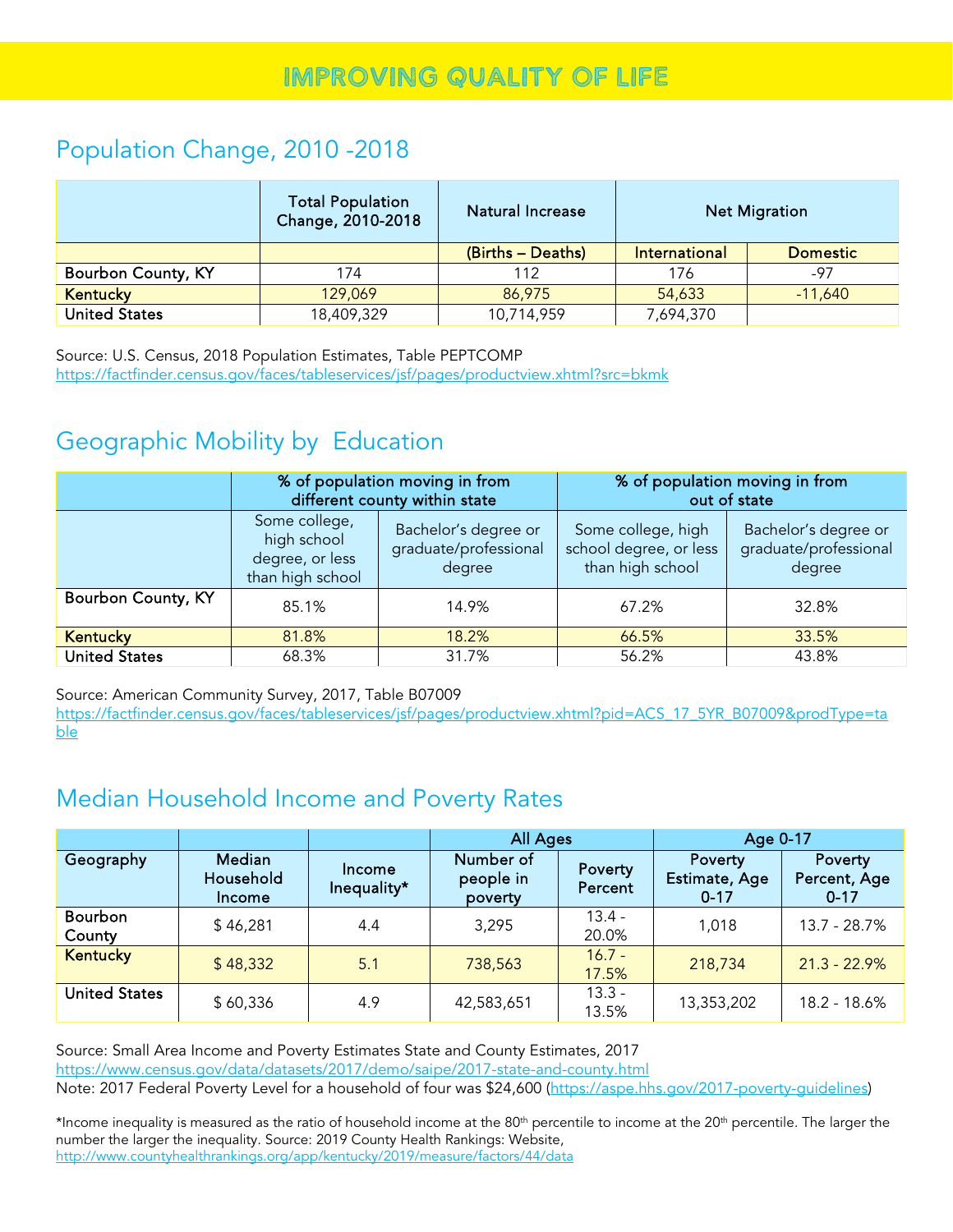# Grandparents Raising Grandchildren

|                                                                                        | Bourbon<br>County, KY | Kentucky  | <b>United States</b> |
|----------------------------------------------------------------------------------------|-----------------------|-----------|----------------------|
| <b>Total number of households</b>                                                      | 8,116                 | 1,724,514 | 118,825,921          |
| Percent of households with grandparents living with grandchildren                      | 3.8%                  | 4.0%      | 4.0%                 |
| Number of households with grandparents living with own<br>grandchildren under 18 years | 431                   | 104,046   | 7,269,685            |
| Percent of grandparents responsible for grandchildren                                  | 50.6%                 | 53.3%     | 35.5%                |
| Percent of grandparents raising grandchildren with no parent<br>present                | 37.6%                 | 49.8%     | 34.5%                |

Source: American Community Survey, 2017, Table S1002 <https://factfinder.census.gov/faces/tableservices/jsf/pages/productview.xhtml?src=bkmk>

#### Health Indicators

|                                                       | <b>Bourbon County, KY</b> | Kentucky       | <b>United States</b> |
|-------------------------------------------------------|---------------------------|----------------|----------------------|
| <b>Life Expectancy</b>                                | 76.4 years old            | 75.4 years old | 78.6 years old       |
| # of adults reporting poor or fair health             | 21%                       | 21%            | 16%                  |
| <b>Adult obesity</b>                                  | 35%                       | 34%            | 29%                  |
| Ratio of population to primary care<br>physicians     | 1430:1                    | 1520:1         | 1460:1               |
| Adult smoking, % of adults who are<br>current smokers | 21%                       | 24%            | 17%                  |
| % population under 65 without health<br>insurance     | 8%                        | 6%             | 10%                  |

Source:<http://www.countyhealthrankings.org/app/kentucky/2019/measure/outcomes/147/data>

## Crime: Offenses Known to Law Enforcement (by City), 2015

| City                                             | Violen<br>crime | Murder and<br>non-<br>negligent<br>manslaughter | Rap<br>e | Robber<br>у | Aggravate<br>d<br>assault | Propert<br>crime | <b>Burglary</b> | Larceny<br>theft | Motor<br>vehicle<br>theft |
|--------------------------------------------------|-----------------|-------------------------------------------------|----------|-------------|---------------------------|------------------|-----------------|------------------|---------------------------|
| Paris &<br>Middlesburg                           | 16              |                                                 | 1        | 7           | $\overline{7}$            | 194              | 51              | 133              | 10                        |
| Paris and<br>Middlesburg,<br>Rate per<br>100,000 | 151.8           | 9.49                                            | 9.49     | 66.4        | 66.4                      | 1,841.1          | 484.0           | 1,262.2          | 94.9                      |
| <b>Kentucky</b>                                  | 9,676           | 209                                             | 2489     | 3,307       | 4,668                     | 96,362           | 22,260          | 66,320           | 7,782                     |
| Kentucky,<br>Rate per<br>100,000                 | 218.7           | 4.7                                             | 55.9     | 74.7        | 105.5                     | 2,177.6          | 503.0           | 1,498.7          | 175.9                     |

Source: FBI, Uniform Crime Reporting, 2015

<https://ucr.fbi.gov/crime-in-the-u.s/2015/crime-in-the-u.s.-2015/resource-pages/downloads/cius2015datatables.zip>